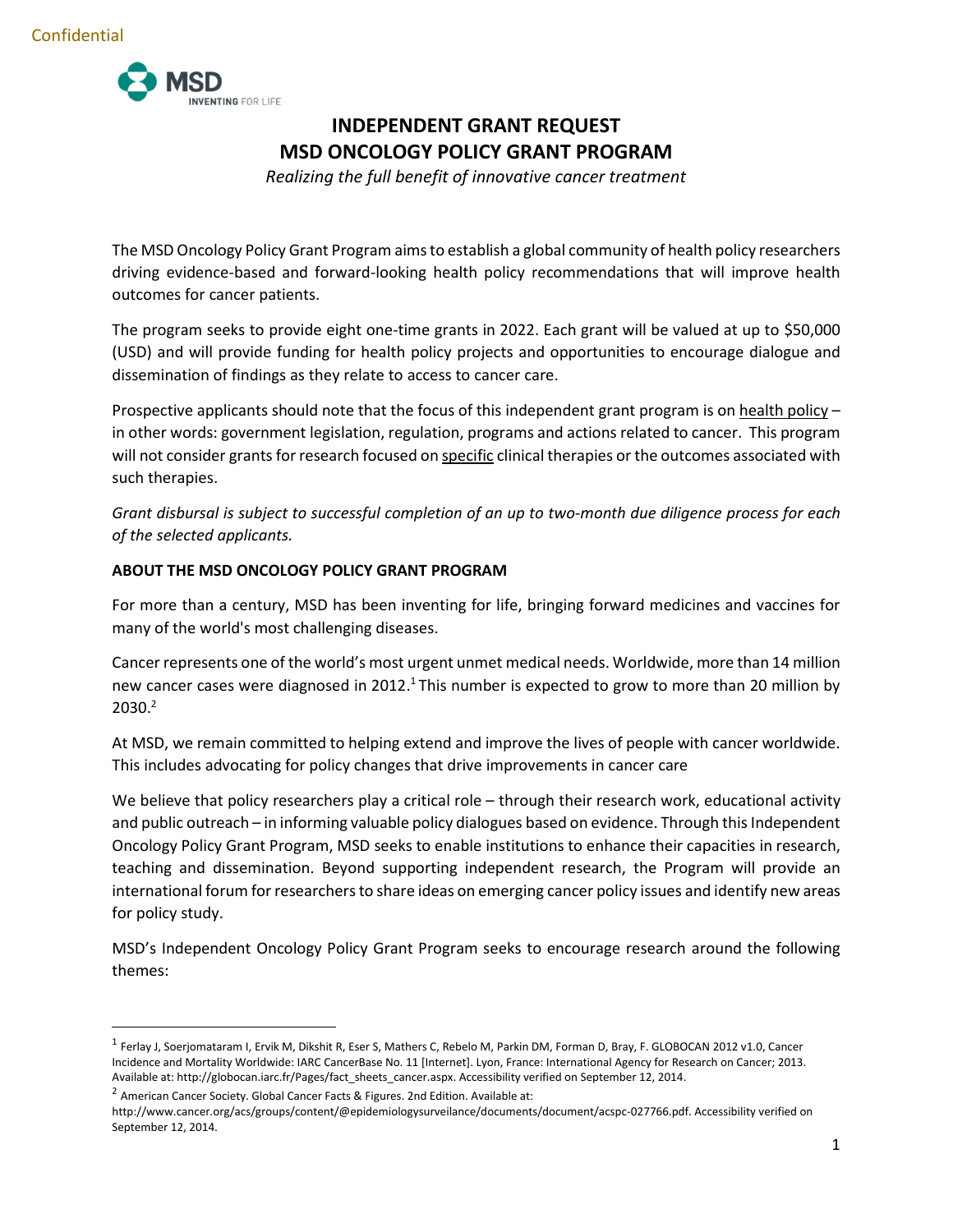

## a) *What is the impact of cancer policies on cancer outcomes?*

There is limited understanding of health system readiness and health system factors that may facilitate the adoption of innovative approaches to cancer care and its value recognition.

Cancer treatment, for example, provide value to society beyond the clinical outcomes of individual patients. <sup>i</sup> Due to the emphasis on patient survival, the non-clinical gains of cancer treatment – such as economic and societal benefits - may currently be undervalued in policy discussions. Policies may not consider benefits such as productivity or efficiency gains<sup>ii</sup> when allocating funding to health even though these benefits are significantly important to patients and the broader community. Breakthrough therapies can have significant system-wide impacts that affect human resource and other spending not only in health, but in the welfare system and broader economy. What policies could support the faster adoption and uptake of new technologies? Other valuable topics of study would be the social and humanistic impact of early cancer care and combinations.

At a higher level, countries have taken very different approaches setting cancer-related policy goals. Some have developed ambitious and well-resourced national cancer control strategies, while others have not. It would be of interest exploring what drives robust approaches to national cancer policy, the role of policies for outcomes in general, and what characterizes national strategies that have had a greater impact on the quality of treatment and health outcomes.

## b) *How can new approaches improve financing of and access to cancer care?*

Healthcare spending continues to rise globally.<sup>iii,iv</sup> Payers who are concerned with the high cost of healthcare are evaluating various approaches to financing medicines with the goal of containing costs.<sup>v,vi</sup> However, these have the potential to result in restricted access to treatment.vii Involvement of government stakeholders to ensure right resources are in the right places is critical, as well as other stakeholders and experts, including health economists, patient advocacy groups, medical societies and access policy specialists of industry.

In the context of access to innovative cancer treatments, multi-year, multi-indication-based agreements and other innovative funding mechanisms have been used in ways that accelerate patient access while improving budget and price predictability and reducing the workload of evaluation agencies. Existing research has examined innovative pricing and contracting approaches to determine their effect on minimizing cost burden, while improving patient access<sup>viii</sup>.<sup>ix</sup> In the near future, new treatment paradigms such as early-stage diagnosis and treatment where evidence is based on surrogate endpoints will pose new challenges to timely patient access.

Research is needed to better understand the patient health outcomes of various financing mechanisms, managing evidence while providing timely patient access, including access to treatments for patients in need. Studies of interest may set out to find alternative and innovative solutions to reallocate resources and generate budget headroom. It would be of interest exploring the connects between the political will, healthcare budget and access, the complementary role of private health insurance and other innovative financing solutions, and how political will can influence financing and access.

## c) *Equity in Cancer Care*

MSD is committed to working towards a world where every person has an equal opportunity to prevent, screen, detect, treat, and survive cancer. To achieve this, we need health care systems that are accessible,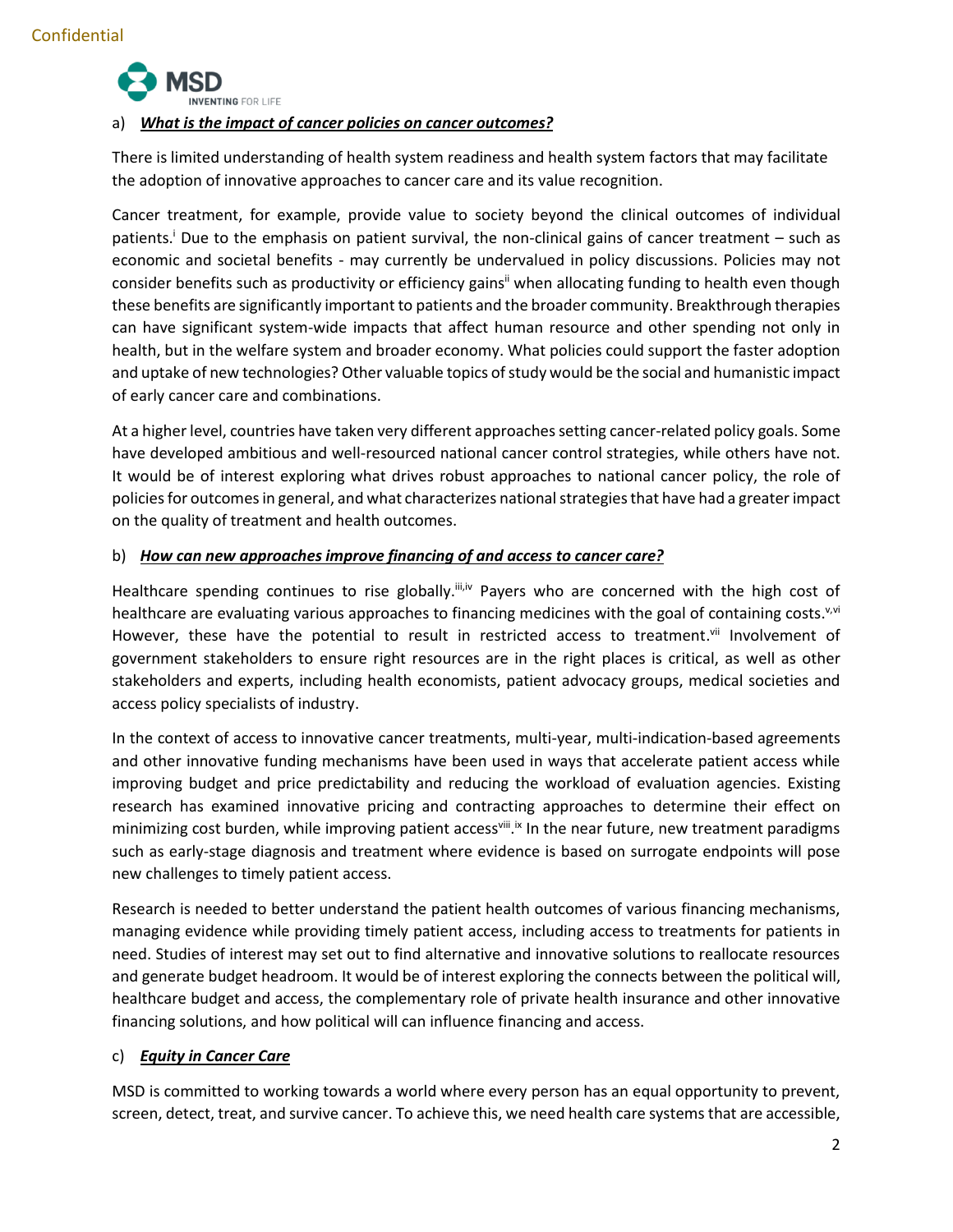

affordable, and free from discrimination and bias. Despite major advancements in cancer treatment these innovations are often not reaching patients due to underlying inequities in health systems. Social determinants of health (SDoH), including lack of understanding of patients' backgrounds and environments can lead to lower cancer screening rates, delayed diagnosis, and slow adoption or poor adherence to treatment.

Stakeholders must continue to think critically and creatively about how programs and public policy can be better designed to improve equity in health systems and ultimately meet the needs of diverse populations. We are therefore interested in supporting research in the field of health inequities in a given health care system. Research areas of interest could include: reducing disparities in women's cancers outcomes, addressing differential access to innovative therapies across racial/ethnic groups, strategies to reduce screening/diagnosis/treatment inequalities between or within countries, digital innovation and improved use of data to better target interventions, and innovative education and awareness programs to those vulnerable and marginalized communities who are underserved by health promotion and other key services, and the role of cancer literacy. Can also consider to the value of 'other supportive services' (e.g. psychological support, navigation) in addition to education and awareness programs for vulnerable communities (to overcome barriers to screening, diagnosis, treatment).

## **ELIGIBILITY AND REQUIREMENTS**

The principle investigator will be responsible for the successful execution and timely completion of the proposed research. To be eligible, applicants must demonstrate the ability to:

- a) Complete original, high-quality, and independent research, consistent with the proposal submitted in applying for the grant.
- b) Maintain independence in completing the research –researchers are required to maintain full independence in completing and drawing conclusions from their research, from MSD and from any other third party.
- c) Participate in a discussion with other successful applicants to explore common themes and issues that arise across the different countries participating in this research.
- d) Execute local, researcher-led seminars open to policy makers, clinicians and other key opinion leaders to begin a community of discourse on policy changes needed to maximize the benefit from innovative cancer care no later than end of Q2 2023.
- e) Submit 1 manuscript to a relevant local or regional peer-reviewed journal no later than Q4 2023.
- f) Publish 1 or more opinion pieces or other publications to disseminate key insights from the primary research by the end of Q3 2023.
- g) Meaningfully disclose MSD's funding and project methodology.

#### **ASSESSMENT**

Selection of grantees is based upon a competitive application and review process. This process is informed by the recommendations of a review committee which includes representation from various functions within MSD.

The following criteria will be used to select top grant requests to be considered for the due diligence process:

#### **Policy and contextual relevance of the application.**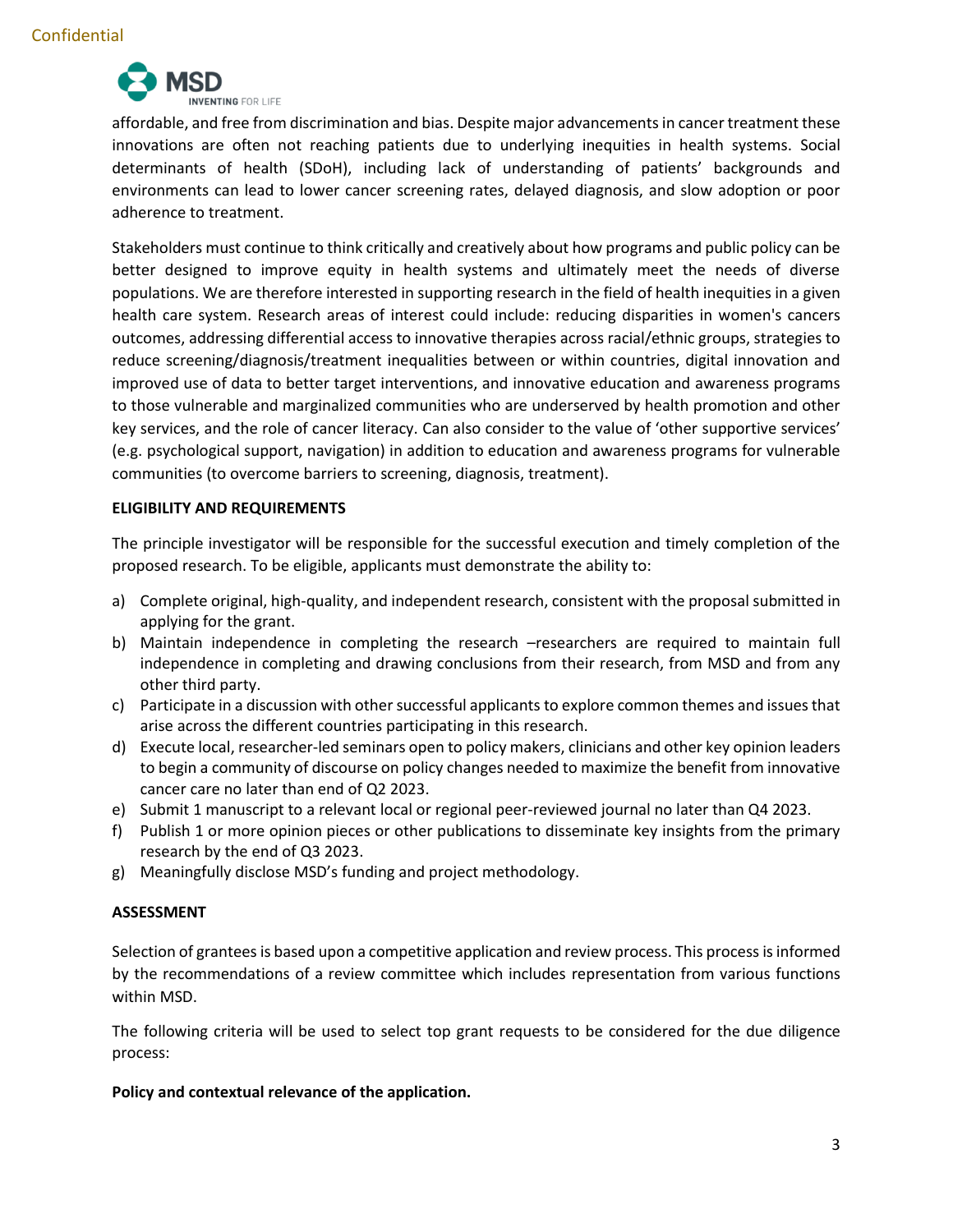

This criterion refers to strategic and policy relevance in terms of:

- a) Expected contributions and ability to advance existing knowledge,
- b) Added value and alignment to at least one of the policy areas outlined above; and
- c) Relevance to the local social, cultural and policy context.

#### **Innovation and technical quality of the application.**

This criterion considers the ability to meet technical quality in the areas of:

- d) Innovative ideas and nature of the research,
- e) Clear and thorough articulation of aims and objectives, methods, anticipated outcomes; and
- f) Full dissemination plan that defines how research findings would be most effectively disseminated.

#### **Ethics and management quality of the application.**

This criterion checks if the application is respectful with ethical values and checks if the proposal meets eligibility requirements as stated in the previous section.

*Grant disbursal is subject to successful completion of a two-month due diligence process for each of the selected applicants.* 

#### **APPLICATION PROCEDURE**

Grant requests should be succinct and clearly written. Grant requests are limited to no more than 5 pages, not including abbreviated CVs. Full application packages should be single-spaced, 12-point, Calibri typescript with one-inch margins.

Each request must include the following elements:

- a) Cover page including:
	- a. Name of organization
	- b. Address and contact information
	- c. Name of principal investigator and co-principal investigators
	- d. Not-for-profit status of organization
	- e. 2-3 sentence summary of the grant request
	- f. Project dates
	- g. Budget summary
	- h. Lead applicant signature
- b) An abstract of up to 100 words
- c) A proposal narrative not to exceed three-pages
	- a. Brief summary of the project
	- b. Research hypothesis and corresponding literature review used to develop the hypothesis
	- c. Research objectives, methods and anticipated outcomes
	- d. Significance of the proposed research including expected contributions to existing knowledge, added value to the field of health policy and adequacy with the local social, cultural and policy context.
	- e. Full dissemination plan including stated dissemination requirements.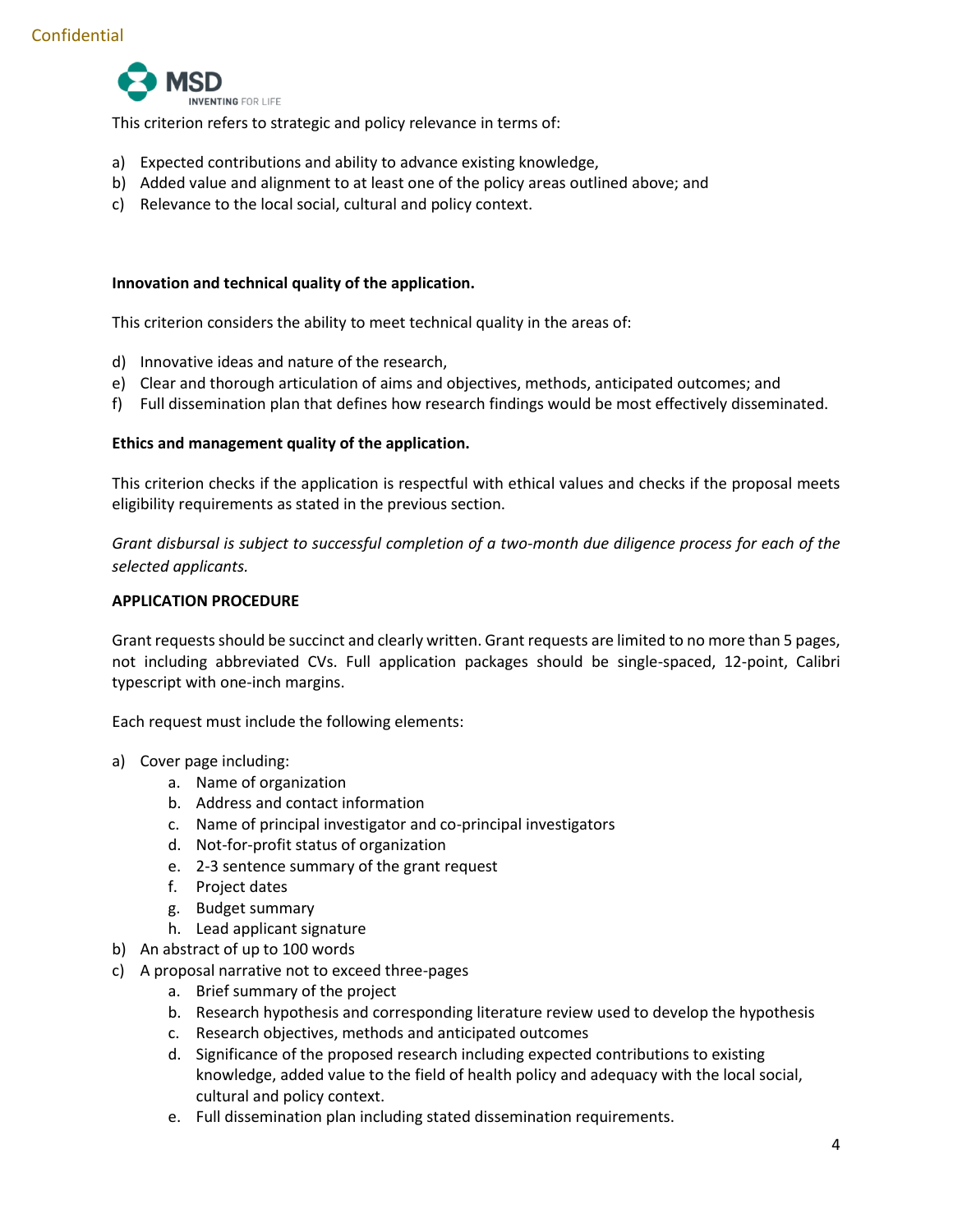

- d) Estimated project timeline including:
	- a. Planned timing for research findings draft and revisions.
	- b. Planned timing of 1-2 local, researcher-led seminars to disclose research plan, preliminary hypothesis and allow for stakeholder input no later than Q2 2023.
	- c. Planned timing for manuscript submission to relevant peer-reviewed journal no later than Q4 2023.
	- d. Planned timing for publication of 2 or more pieces in grey literature (e.g. opinion pieces), to disseminate key insights from the primary research by the end of Q3 2023.
- e) A bio-sketch, not exceeding one page, that includes:
	- a. Track record in completing independent, high quality health policy research
	- b. Key related publications and grants for principal investigator and co-principal investigators.
	- c. Professional appointments and degrees awarded to principal investigator and co-principal investigators.

The application must be submitted to **msdgrant.com.** Please create an account then choose "I have an invitation code." The invitation code is: **OncPol22.**

## **DEADLINES**

May 18<sup>th</sup>, 2022 Proposals due

September 30<sup>th</sup>, 2022 Contract signed

November 1<sup>st</sup>, 2022 **Grants Disbursed** 

## **APPENDIX A: ORGANIZATIONAL REQUIREMENTS**

Organizations or projects that meet any of the following criteria are **NOT** eligible for support:

- Activities that include measuring or modeling of safety, effectiveness, or the clinical outcome of a tool, one of our products, or a class of drug/vaccine in which our company has a product;
- Activities that include research, analysis, or modelling of (i) utilization of any of our Company's products or a class of drug/vaccine for which our Company has a product, and (ii) epidemiology, disease burden, or health economics;
- Organizations or other entities which purchase, recommend, use, reimburse, or prescribe MSD products or have the ability to influence the purchase, utilization, prescribing, formulary position, pricing, reimbursement, referral, or recommendation of or payment for MSD products, such as a patient, healthcare professional (HCPs) or payer. Note that academic centers in universities with hospitals may be eligible for support following local review.
- Projects that *directly influence* or advance MSD's business, including the purchase, utilization, prescribing, formulary position, pricing, reimbursement, referral, or recommendation of or payment for its products
- For-profit organizations
- Political organizations, campaigns, and activities
- Fraternal or labor organizations and activities
- Religious organizations or groups whose activities are primarily sectarian in purpose